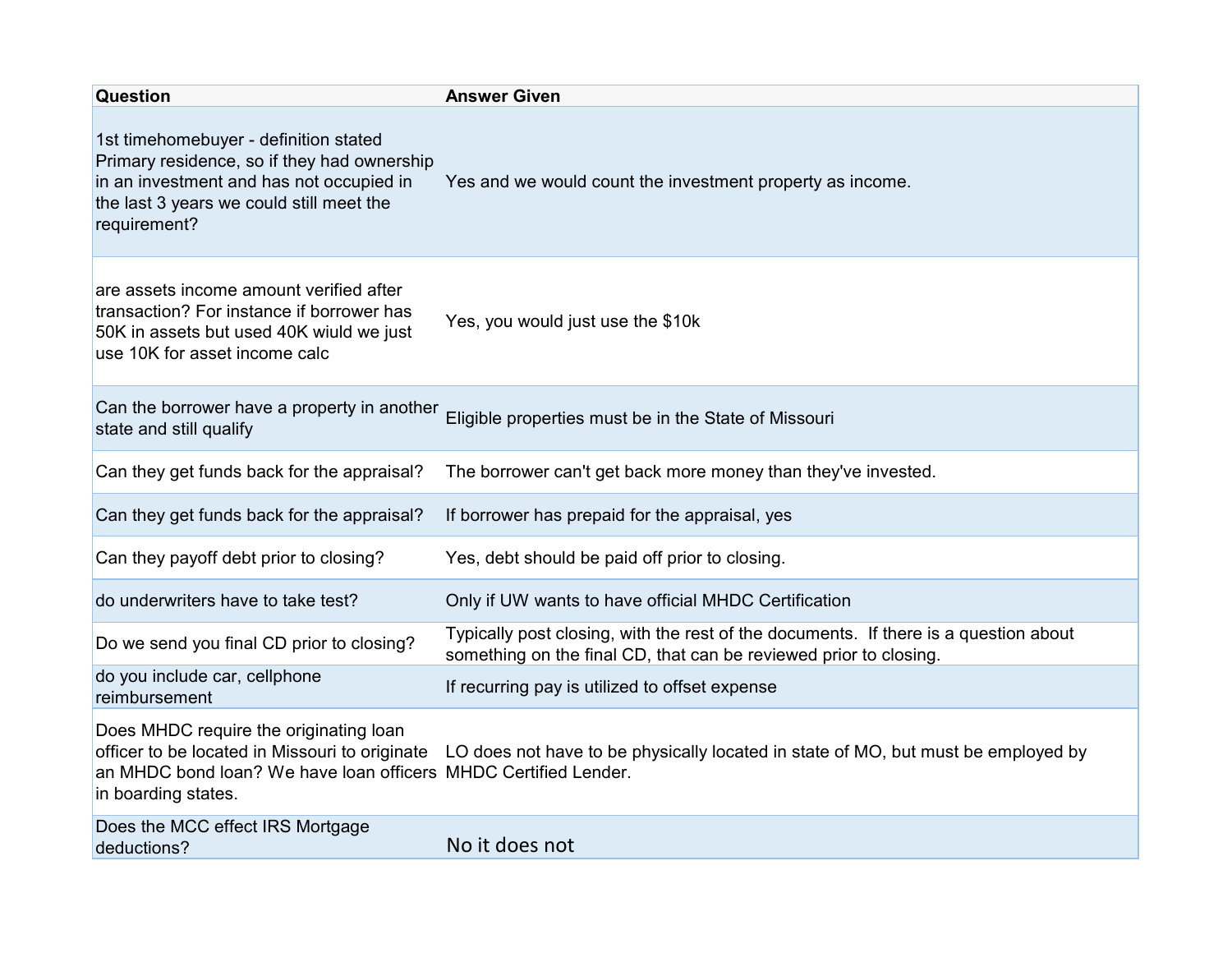| <b>Question</b>                                                                                                                                                                                | <b>Answer Given</b>                                                                                                                                                                                                                                                                                                                                                                                                                                         |
|------------------------------------------------------------------------------------------------------------------------------------------------------------------------------------------------|-------------------------------------------------------------------------------------------------------------------------------------------------------------------------------------------------------------------------------------------------------------------------------------------------------------------------------------------------------------------------------------------------------------------------------------------------------------|
| For non cal do you still have to stay in the<br>house for 5 yrs                                                                                                                                | For CAL 100% forgiveness, borrower must remain in home for ten years. On non-CAL<br>loans, there is no forgiveness period.                                                                                                                                                                                                                                                                                                                                  |
| Form 525 - If the seller is a Trust, how<br>would that be listed?                                                                                                                              | It would be listed as the name of the Trust and must match the Warranty Deed                                                                                                                                                                                                                                                                                                                                                                                |
| How do we submit pre-approval requests?                                                                                                                                                        | Preapproval requests can be sent to any staff member. Contact info is located at the end<br>of the presentation.                                                                                                                                                                                                                                                                                                                                            |
| I am a closer, should I take the test?                                                                                                                                                         | The test is optional for closers.                                                                                                                                                                                                                                                                                                                                                                                                                           |
| I could have sworn a non borrowing spouse<br>can always be added on title in missouri?                                                                                                         | The non-borrowing spouse:                                                                                                                                                                                                                                                                                                                                                                                                                                   |
|                                                                                                                                                                                                | 1. Will not sign the first note.                                                                                                                                                                                                                                                                                                                                                                                                                            |
|                                                                                                                                                                                                | 2. The non-borrowing spouse can NOT take title to the property. (The Warranty Deed<br>must mirror the Note for this program.)                                                                                                                                                                                                                                                                                                                               |
|                                                                                                                                                                                                | 3. They will sign only the Tax-Exempt Financing Rider - Form #580 and the Deed of<br>Trust.                                                                                                                                                                                                                                                                                                                                                                 |
|                                                                                                                                                                                                | 4. Non-borrowing spouse must still meet income and first-time homebuyer requirements.<br>Proper income verification must be included in the file. If nonborrowing spouse does not<br>work the spouse will have to sign form #522. Also, in order to prove first time homebuyer<br>status, the non-borrowing spouse will have to sign form #516 certifying that the spouse<br>has not owned any property as their primary residence within the last 3 years. |
| If a mother of the borrower will live in the<br>property full time, would the mother of the<br>borrower count as a household memeber?                                                          | Correct, the mother would count in the household                                                                                                                                                                                                                                                                                                                                                                                                            |
| If a spouse is NOT going to be on our<br>mortgage loan (so we wouldn't see spouse's<br>credit report), how would we, as the lender,<br>verify they've had no mortgages in the last 3<br>years? | Non-Borrowing spouse will have to sign documents attesting to their housing history,<br>confirming no ownership in last three years                                                                                                                                                                                                                                                                                                                         |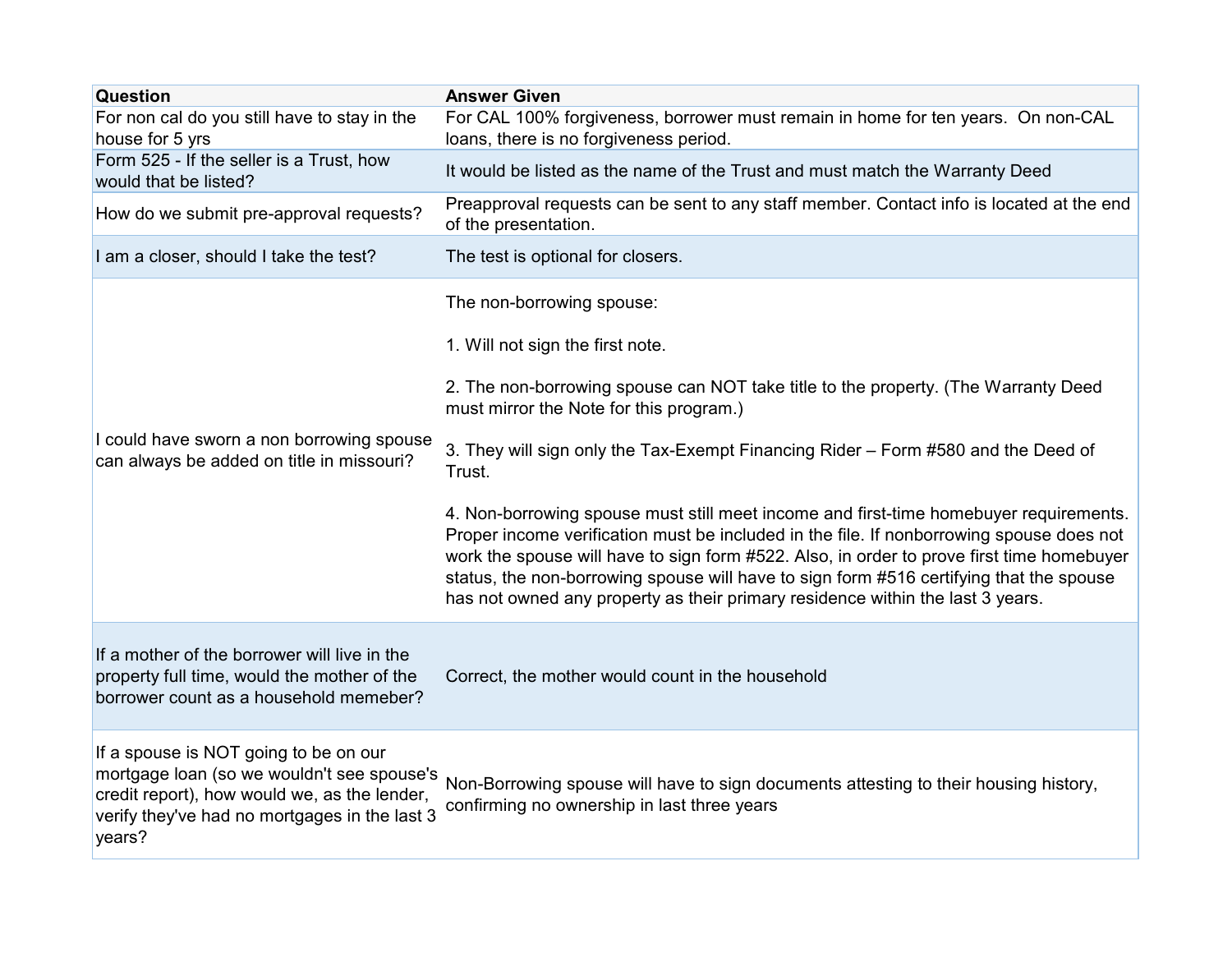| <b>Question</b>                                                                                                                                                                                                                                             | <b>Answer Given</b>                                                                                                                                                                       |
|-------------------------------------------------------------------------------------------------------------------------------------------------------------------------------------------------------------------------------------------------------------|-------------------------------------------------------------------------------------------------------------------------------------------------------------------------------------------|
| If less than 12 months we do not need to<br>inculde previous employer income.                                                                                                                                                                               | Correct                                                                                                                                                                                   |
| Is an ITIN number acceptable or must it be<br>a SSN?                                                                                                                                                                                                        | Must have valid SSN                                                                                                                                                                       |
| Is that past the lock expiration?                                                                                                                                                                                                                           | In regard to the 30 days, this would be dealing with 30 days from when lender receives<br>deficiency list                                                                                 |
| Is the cap still \$2000 even on the 35 and<br>45%                                                                                                                                                                                                           | Correct                                                                                                                                                                                   |
| Is the Closing fee \$350 total between<br>buyer/seller or #350 each max?                                                                                                                                                                                    | \$350 each seller/buyer                                                                                                                                                                   |
| Is the MHDC website up to date for the most The census is updated every 10 years.<br>recent data? This says 2013 data?                                                                                                                                      |                                                                                                                                                                                           |
| Is there a specific way we need to be<br>verifying if the borrowers spouse is a first<br>time homebuyer?                                                                                                                                                    | Both spouses will have to have their most recent three years of housing on application.<br>Additionally, lender will need to verfiy that no mortgages have appeared in same<br>timeframe. |
| Is there a way to save the Lender Cert so<br>my closers can edit the info? How do we<br>make it editable?                                                                                                                                                   | If you are referring to the Lender Cert issued when the test is passed, those are not<br>editable.                                                                                        |
| Just confirming, MHDC does not underwite<br>the loan before we close? Are all the docs<br>signed a closing or are there any that have<br>to be signed before we close? Is there a tip<br>about saving the Master checklist so closing<br>can edit the docs? | No MHDC does not underwrite the loan. There are docs that are signed before closing<br>such as Form #515. i will point them out in this training.                                         |
| On MHDC, would the Affidavit of Affixation<br>permited to be recorded at closing?                                                                                                                                                                           | If the affidavit of affixation is what is typical to the transaction.                                                                                                                     |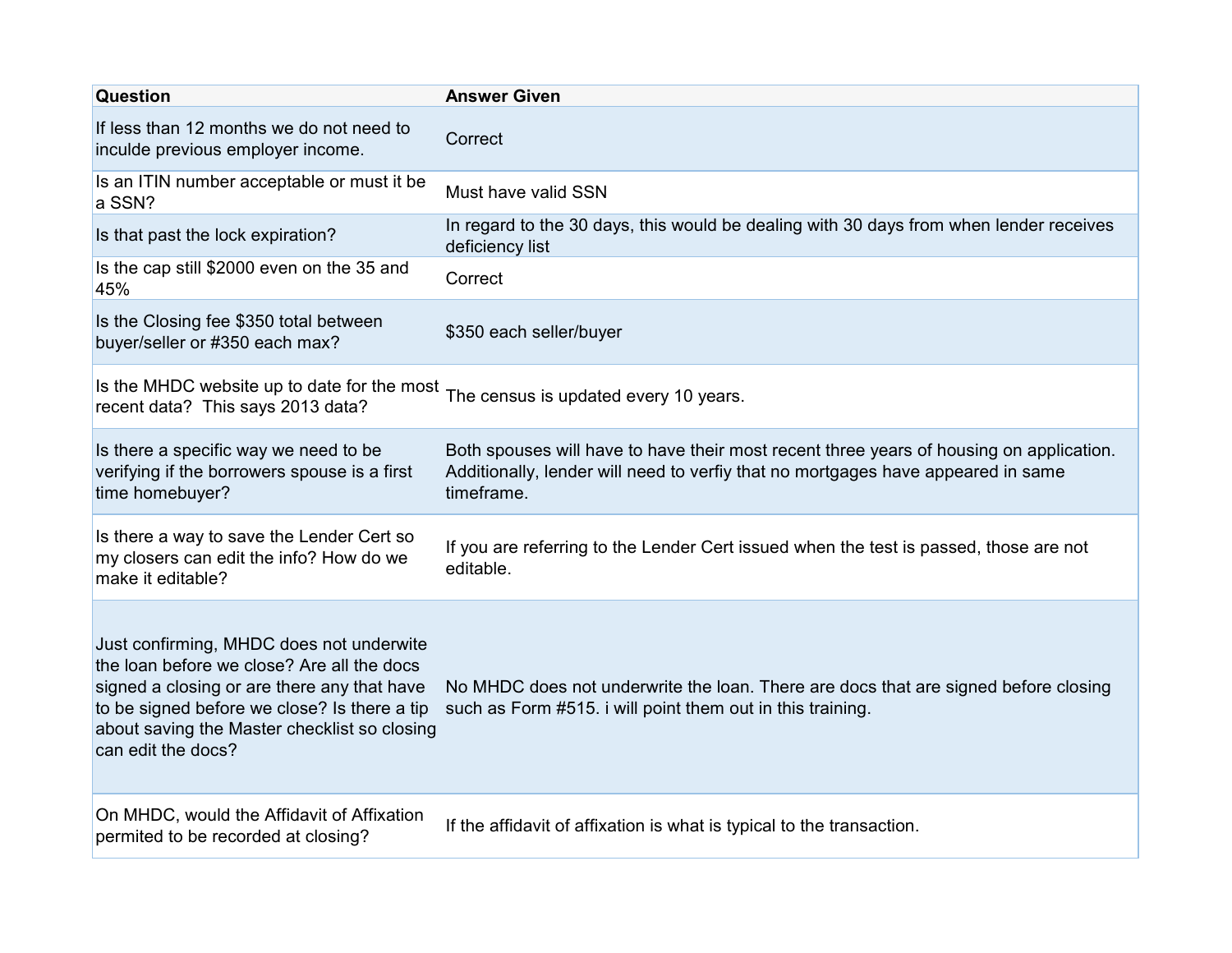| Question                                                                                                                                                                   | <b>Answer Given</b>                                                                                                                                             |
|----------------------------------------------------------------------------------------------------------------------------------------------------------------------------|-----------------------------------------------------------------------------------------------------------------------------------------------------------------|
| that and switching from Convention to<br>government                                                                                                                        | You would need to cancel the reservation and begin anew with the correct product.                                                                               |
| We can run conventional loans thru DU and<br>they are good for MHDC. we have some<br>folks here that though you only accept<br>conventional loans thru LPL                 | This is a common problem we have to address. On conventional loans, DU/Fannie Mae,<br>LP/Freddie Mac. LP cannot accompany a Fannie Mae Ioan.                    |
| What about a ITIN                                                                                                                                                          | Has to have SSN                                                                                                                                                 |
| What if it was not reserved wrong but the<br>product changes                                                                                                               | Unsure if you mean reserving Fannie/Freddie and have to switch from one to another. If<br>that is the case, possible to do a transfer if the rate is the same.  |
| what if it's a grandchild but grandparent has<br>legal custody?                                                                                                            | If child is adopted by the Grandparent, that would count. This is one of those cases that<br>would be better to check with us prior to assuming.                |
| what if the borrower lives with their spouse<br>and the mortgage and title are in the<br>spouse's name? would the borrower still be<br>considered a first time home buyer? | If spouse obtained interest in property through marital rights, and within most recent<br>three year period, they would not be considered first time homebuyer. |
| what if the borrower lives with their spouse<br>and the mortgage and title are in the<br>spouse's name? would the borrower still be<br>considered a first time home buyer? | The borrower would have to be seperated from the property for three years.                                                                                      |
| what if they can prove it was outside the 12<br>month period?                                                                                                              | That would be correct                                                                                                                                           |
| what is liquid - mutual Funds?                                                                                                                                             | Mutual Funds are not considered liquid assets. Liquid assets would be traditional<br>accounts such as checking/savings/money market types of assets.            |
| What line are you typically adding the 200<br>funding fee to?                                                                                                              | There is not a specific line required                                                                                                                           |
| What's the definition "first time home<br>buyer"?                                                                                                                          | Have not owned a home within the most recent three year period.                                                                                                 |
| where do we send pre-approval requests?                                                                                                                                    | Any of MHDC Staff listed in the training                                                                                                                        |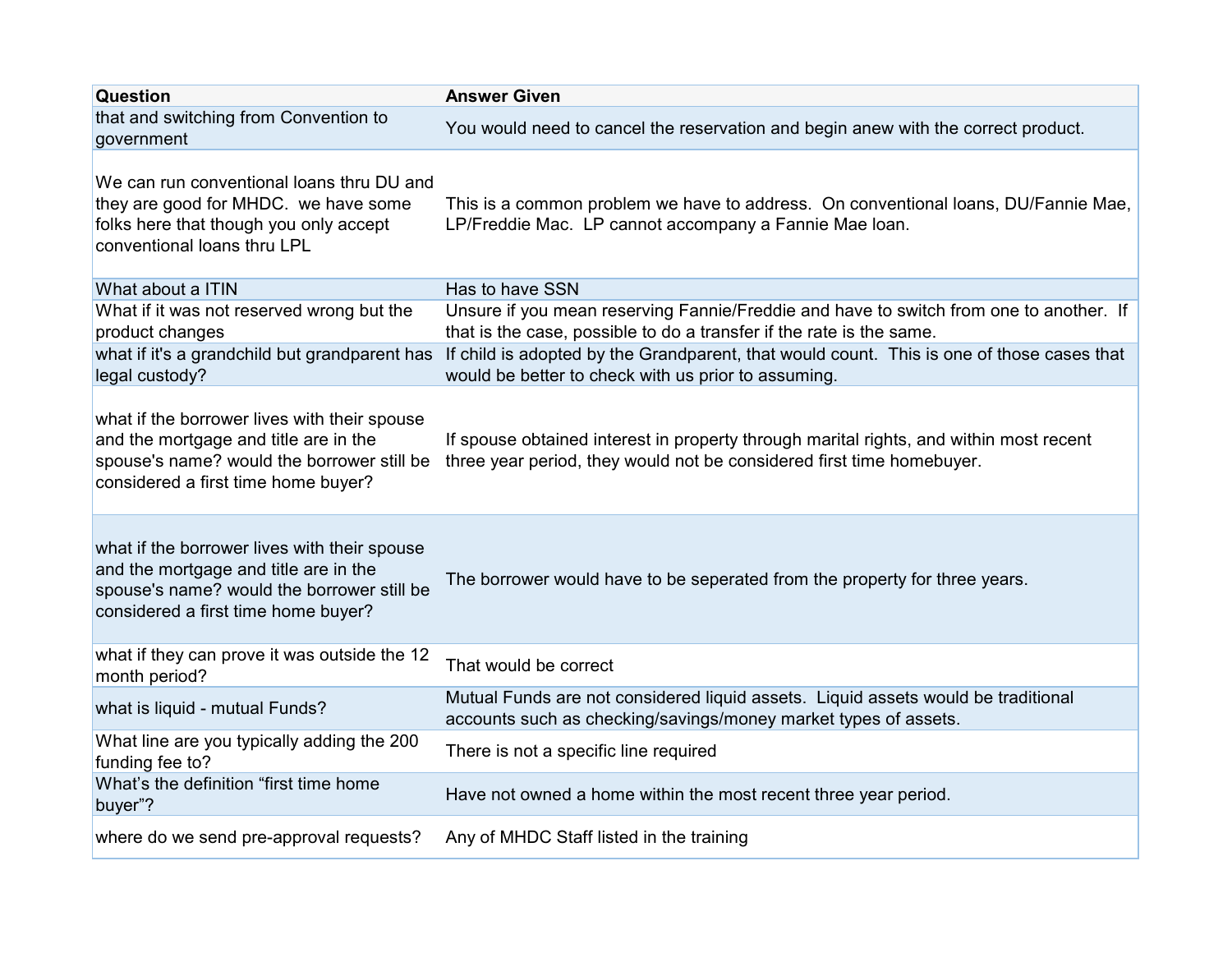| <b>Question</b>                                                                                                                                            | <b>Answer Given</b>                                                                                                                                                                                                                                                        |
|------------------------------------------------------------------------------------------------------------------------------------------------------------|----------------------------------------------------------------------------------------------------------------------------------------------------------------------------------------------------------------------------------------------------------------------------|
| Which docs need to be signed by the<br>borrower before we close on the 1st place<br>program?                                                               | Please refer to Form 505 checklist, that will tell you all docs needed                                                                                                                                                                                                     |
| Why can a NBS NOT go on title? Why<br>would MHDC require a marital waiver in this<br>case? That seems weird.                                               | Because of a possible foreclosure scenario. It's more difficult to purse a<br>foreclosure on a NBS on Title because they would not be a defaulting party on<br>the Note.                                                                                                   |
| Yes, can they qualify for a home in missouri<br>if they have another property in a different<br>state?                                                     | Yes, you can use Next Step but we will count income on the property. This will be<br>covered in training along with income limits.                                                                                                                                         |
| if they have another property in a different<br>state?                                                                                                     | Yes, can they qualify for a home in missouri If borrower is not first time homebuyer, they would not qualify for First Place. If borrower<br>owns other property (regardless of state the property is in), it is possible they could qualify<br>for the Next Step Program. |
| you hmay have already said this and i<br>household counting minors, just adults, or is would include adults and children<br>it only income earning adults? | missed it but is the number of people in the The number in household would be all of those persons living in the residence, this                                                                                                                                           |
| You mentioned not labeling a fee as<br>"Administrative Fee"; is there an appropriate<br>label for the \$200 US Bank funding fee we<br>should be using?     | You may use "US Bank Funding Fee" or "MHDC Funding Fee"                                                                                                                                                                                                                    |
| You said we don't have the file UW before<br>we close. What do we need to send in to get other products.<br>approval?                                      | we close but we need prior approval before Prior approvals are not mandatory, unless file is MCC. Prior approvals are optional on all                                                                                                                                      |